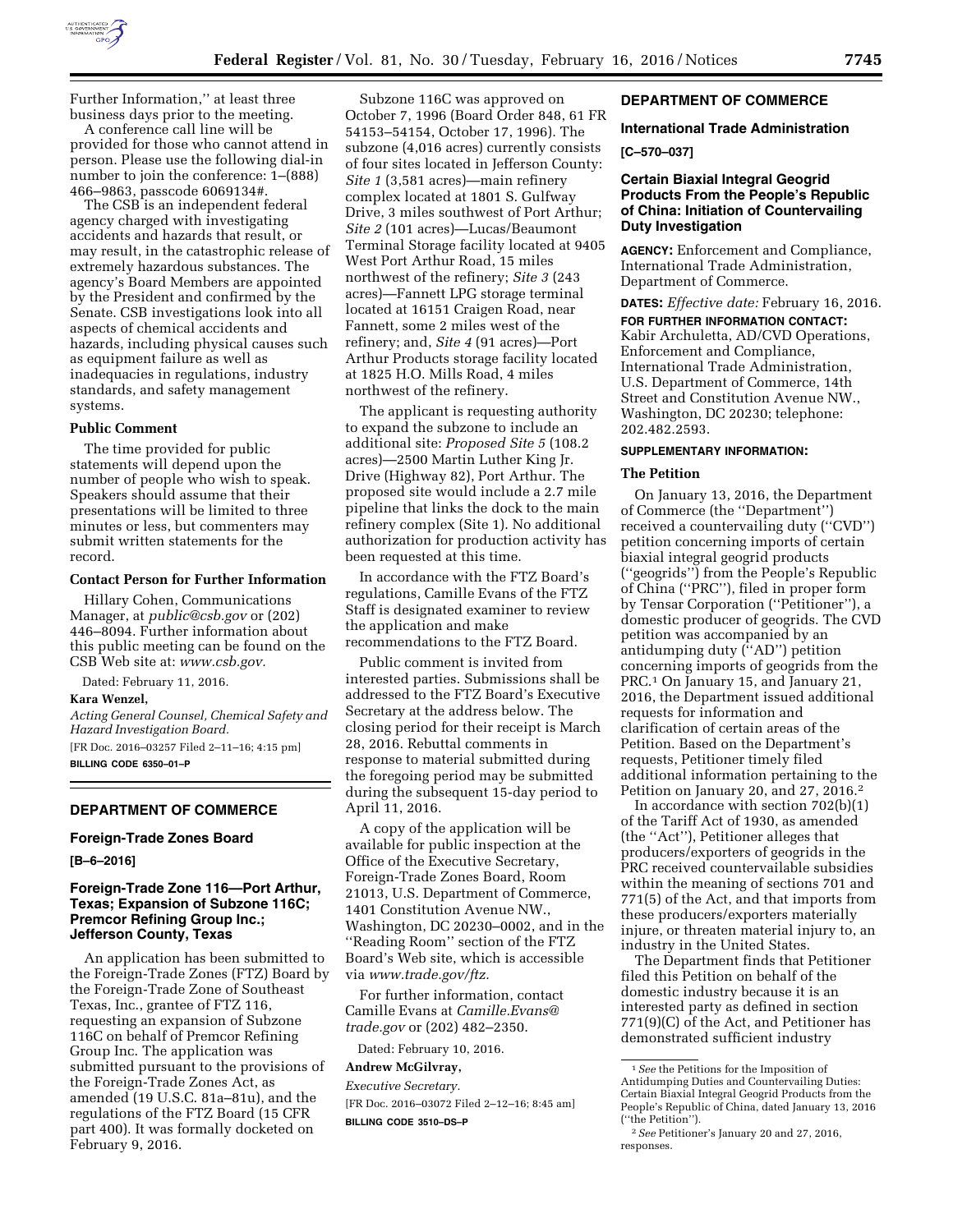support with respect to the CVD investigation that it is requesting the Department to initiate.3

Furthermore, the Department has exercised its discretion to toll deadlines as a result of the closure of the Federal Government during Snowstorm ''Jonas.'' 4 Therefore, the initiation date for this investigation has been tolled by 4 business days.

#### **Period of Investigation**

The period of investigation (''POI'') is calendar year 2015, in accordance with 19 CFR 351.204(b)(2).

#### **Scope of the Investigation**

The product covered by this investigation is geogrids from the PRC. For a full description of the scope of the investigation, *see* the ''Scope of the Investigation'' at the Appendix of this notice.

# **Comments on the Scope of the Investigation**

During our review of the Petition, we solicited information from Petitioner to ensure that the proposed scope language is an accurate reflection of the products for which the domestic industry is seeking relief. Moreover, as discussed in the preamble to the Department's regulations,<sup>5</sup> we are setting aside a period for interested parties to raise issues regarding product coverage. If scope comments include factual information,6 all such factual information should be limited to public information. The Department encourages all interested parties to submit such comments by 5:00 p.m. Eastern Time (''ET'') on February 29, 2016, which is 20 calendar days from the signature date of this notice.7 Any rebuttal comments, which may include factual information, must be filed by 5:00 p.m. ET on March 10, 2016, which is 10 calendar days after the initial comments.

The Department requests that any factual information the parties consider relevant to the scope of the investigation be submitted during this time period.

However, if a party subsequently finds that additional factual information pertaining to the scope of the investigation may be relevant, the party may contact the Department and request permission to submit the additional information. All such comments must be filed on the record of the concurrent AD investigation.

# **Filing Requirements**

All submissions to the Department must be filed electronically using Enforcement and Compliance's Antidumping and Countervailing Duty Centralized Electronic Service System (''ACCESS''). An electronically filed document must be received successfully in its entirety by the Department's electronic records system, ACCESS, by the time and date set by the Department. Documents excepted from the electronic submission requirements must be filed manually (*i.e.,* in paper form) with Enforcement and Compliance's APO/ Dockets Unit, Room 18022, U.S. Department of Commerce, 14th Street and Constitution Avenue NW., Washington, DC 20230, and stamped with the date and time of receipt by the deadline established by the Department.

# **Consultations**

Pursuant to section  $702(b)(4)(A)(i)$  of the Act, the Department notified representatives of the Government of China (GOC) of the receipt of the Petition. Also, in accordance with section  $702(b)(4)(A)(ii)$  of the Act, the Department provided representatives of the GOC the opportunity for consultations with respect to the CVD petition. The GOC did not accept our invitation to hold consultations before the initiation.8

# **Determination of Industry Support for the Petition**

Section 702(b)(1) of the Act requires that a petition be filed on behalf of the domestic industry. Section 702(c)(4)(A) of the Act provides that a petition meets this requirement if the domestic producers or workers who support the petition account for: (i) At least 25 percent of the total production of the domestic like product; and (ii) more than 50 percent of the production of the domestic like product produced by that portion of the industry expressing support for, or opposition to, the petition. Moreover, section 702(c)(4)(D)

of the Act provides that, if the petition does not establish support of domestic producers or workers accounting for more than 50 percent of the total production of the domestic like product, the Department shall: (i) Poll the industry or rely on other information in order to determine if there is support for the petition, as required by subparagraph (A); or (ii) determine industry support using a statistically valid sampling method to poll the ''industry.''

Section 771(4)(A) of the Act defines the ''industry'' as the producers as a whole of a domestic like product. Thus, to determine whether a petition has the requisite industry support, the statute directs the Department to look to producers and workers who produce the domestic like product. The International Trade Commission (''ITC''), which is responsible for determining whether ''the domestic industry'' has been injured, must also determine what constitutes a domestic like product in order to define the industry. While both the Department and the ITC must apply the same statutory definition regarding the domestic like product,<sup>9</sup> they do so for different purposes and pursuant to a separate and distinct authority. In addition, the Department's determination is subject to limitations of time and information. Although this may result in different definitions of the like product, such differences do not render the decision of either agency contrary to law.10

Section 771(10) of the Act defines the domestic like product as ''a product which is like, or in the absence of like, most similar in characteristics and uses with, the article subject to an investigation under this title.'' Thus, the reference point from which the domestic like product analysis begins is ''the article subject to an investigation'' (*i.e.,* the class or kind of merchandise to be investigated, which normally will be the scope as defined in the Petition).

With regard to the domestic like product, Petitioner does not offer a definition of the domestic like product distinct from the scope of the investigation. Based on our analysis of the information submitted on the record, we have determined that geogrids, as defined in the scope, constitute a single domestic like product and we have analyzed industry support in terms of that domestic like product.11

<sup>3</sup>*See* ''Determination of Industry Support for the Petition'' below.

<sup>4</sup>*See* Memorandum for the Record from Ron Lorentzen, Acting Assistant Secretary for Enforcement and Compliance, ''Tolling of Administrative Deadlines as a Result of the Government Closure during Snowstorm 'Jonas,' '' (January 27, 2016).

<sup>5</sup>*See Antidumping Duties; Countervailing Duties; Final Rule,* 62 FR 27296, 27323 (May 19, 1997).

<sup>6</sup>*See* 19 CFR 351.102(b)(21).

<sup>7</sup>The 20th day falls on February 28, 2016. As this is a Sunday, we are applying our Next Business Day Rule. *See Notice of Clarification: Application of ''Next Business Day'' Rule for Administrative Determination Deadlines Pursuant to the Tariff Act of 1930, As Amended,* 70 FR24533 (May 10, 2005).

<sup>8</sup>*See* Letter to Liu Fang, First Secretary, Embassy of the People's Republic of China, re:

<sup>&#</sup>x27;'Countervailing Duty Petition on Certain Biaxial Integral Geogrid Products from the People's Republic of China: Invitation for Consultations to Discuss the Countervailing Duty Petition,'' dated January 14, 2016.

<sup>9</sup>*See* section 771(10) of the Act.

<sup>10</sup>*See USEC, Inc.* v. *United States,* 132 F. Supp. 2d 1, 8 (CIT 2001) (citing *Algoma Steel Corp., Ltd.*  v. *United States,* 688 F. Supp. 639, 644 (CIT 1988), *aff'd* 865 F.2d 240 (Fed. Cir. 1989)).

<sup>11</sup>For a discussion of the domestic like product analysis in this case, *see* Countervailing Duty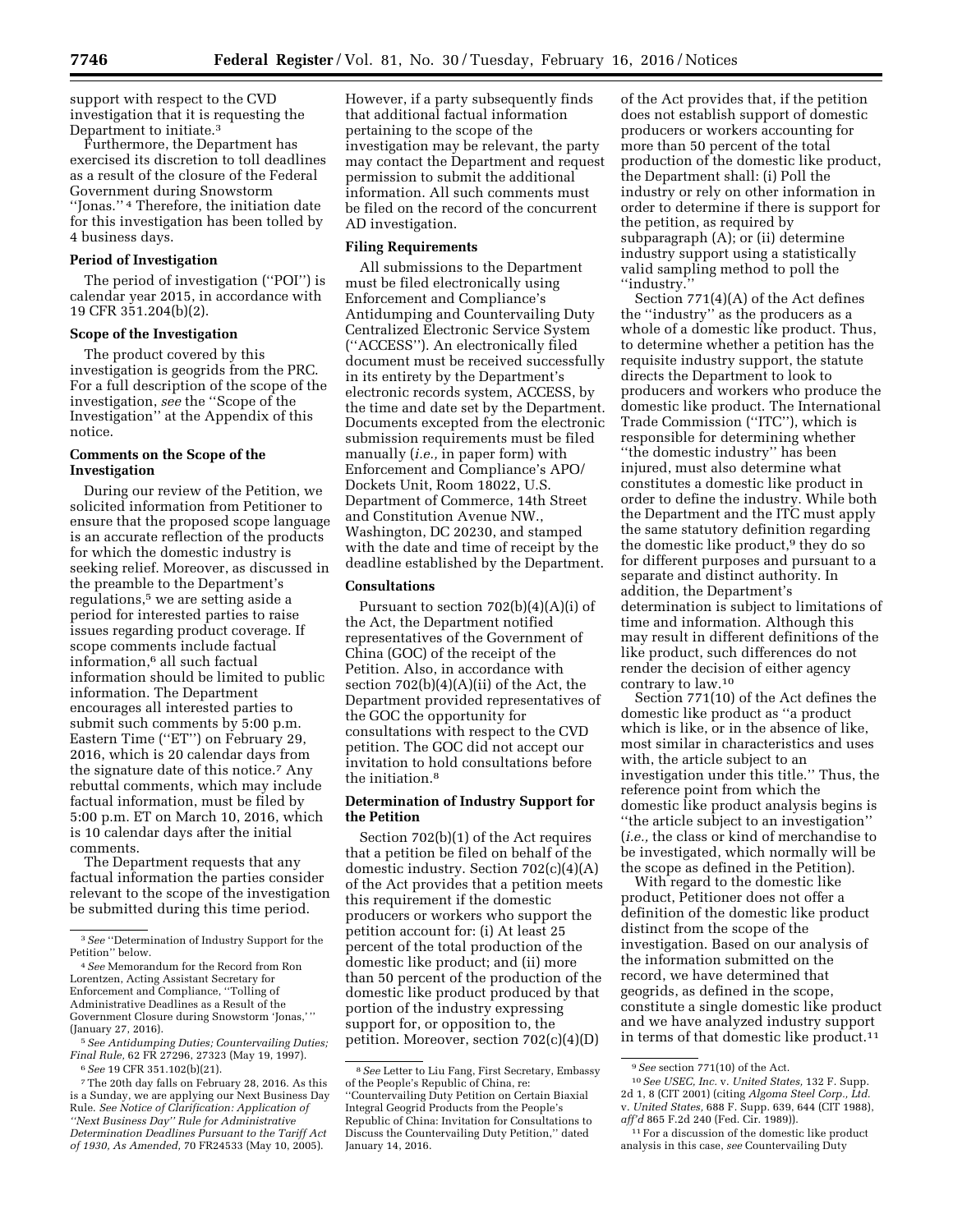In determining whether Petitioner has standing under section 702(c)(4)(A) of the Act, we considered the industry support data contained in the Petition with reference to the domestic like product as defined in the ''Scope of the Investigation,'' in Appendix I of this notice. To establish industry support, Petitioner provided its own production of the domestic like product in 2015.12 On February 1, 2016, we received a letter from the only other known U.S. producer of geogrids, Tenax Corporation (''Tenax''), stating that the company supports the Petition.<sup>13</sup> Tenax also provided its own production of the domestic like product in 2015.14 Petitioner states that, based on reasonably available information regarding the U.S. geogrids industry, there are no other known producers of geogrids in the United States; therefore, the Petition is supported by 100 percent of the U.S. industry.15

Our review of the data provided in the Petition, General Issues Supplement, letters from Tenax, and other information readily available to the Department indicates that Petitioner has established industry support.16 First, the Petition established support from domestic producers (or workers) accounting for more than 50 percent of the total production of the domestic like product and, as such, the Department is not required to take further action in order to evaluate industry support (*e.g.,*  polling).17 Second, the domestic producers (or workers) have met the statutory criteria for industry support under section 702(c)(4)(A)(i) of the Act because the domestic producers (or workers) who support the Petition

12*See* General Issues Supplement, at 13.

13*See* Letter from Tenax Corporation, dated January 28, 2016. We note that, although this letter is dated January 28, 2016, it was filed after 5:00 p.m. on January 29, 2016 (via ACCESS); therefore, we consider it received on the next business day (February 1, 2016).

14*See* Letter from Tenax Corporation, dated January 28, 2016.

15*See* Volume I of the Petition, at 2–15 and Exhibits I–1 through I–4, I–6 through I–34, I–44, and I–52 through I–58; *see also* Letter from Tenax Corporation, dated February 1, 2016, at 1.

16*See* PRC CVD Initiation Checklist, at Attachment II.

17*See* section 702(c)(4)(D) of the Act; *see also*  PRC CVD Initiation Checklist, at Attachment II.

account for at least 25 percent of the total production of the domestic like product.18 Finally, the domestic producers (or workers) have met the statutory criteria for industry support under section 702(c)(4)(A)(ii) of the Act because the domestic producers (or workers) who support the Petition account for more than 50 percent of the production of the domestic like product produced by that portion of the industry expressing support for, or opposition to, the Petition.19 Accordingly, the Department determines that the Petition was filed on behalf of the domestic industry within the meaning of section 702(b)(1) of the Act.

The Department finds that Petitioner filed the Petition on behalf of the domestic industry because it is an interested party as defined in section 771(9)(C) of the Act and it has demonstrated sufficient industry support with respect to the CVD investigation that it is requesting the Department initiate.20

### **Injury Test**

Because the PRC is a ''Subsidies Agreement Country'' within the meaning of section 701(b) of the Act, section 701(a)(2) of the Act applies to this investigation. Accordingly, the ITC must determine whether imports of the subject merchandise from the PRC materially injure, or threaten material injury to, a U.S. industry.

# **Allegations and Evidence of Material Injury and Causation**

Petitioner alleges that imports of the subject merchandise are benefitting from countervailable subsidies and that such imports are causing, or threaten to cause, material injury to the U.S. industry producing the domestic like product. In addition, Petitioner alleges that subject imports exceed the negligibility threshold provided for under section  $771(24)(A)$  of the Act.<sup>21</sup>

Petitioner contends that the industry's injured condition is illustrated by reduced market share; underselling and price suppression or depression; negative impact on the domestic industry's performance, including capacity utilization, shipments, and operating income; and lost sales and revenues.22 We have assessed the

18*See* PRC CVD Initiation Checklist, at Attachment II.

21*See* Volume I of the Petition, at 34 and Exhibit I–4; *see also* General Issues Supplement, at 19.

22*See* Volume I of the Petition, at 24–28, 32–45 and Exhibits I–4, I–35, I–39 through I–43, I–47, I– 50, and I–51; *see also* General Issues Supplement, at 13–24 and Exhibits Supp. I–1 through I–5, I–10 through I–12, and I–43.

allegations and supporting evidence regarding material injury, threat of material injury, and causation, and we have determined that these allegations are properly supported by adequate evidence and meet the statutory requirements for initiation.23

# **Initiation of Countervailing Duty Investigation**

Section 702(b)(1) of the Act requires the Department to initiate a CVD proceeding whenever an interested party files a CVD petition on behalf of an industry that: (1) Alleges the elements necessary for an imposition of a duty under section 701(a) of the Act; and (2) is accompanied by information reasonably available to the Petitioner supporting the allegations.

The Department has examined the Petition on geogrids from the PRC and finds that it complies with the requirements of section 702(b)(1) of the Act. Therefore, in accordance with section 702(b)(1) of the Act, we are initiating a CVD investigation to determine whether producers/exporters of geogrids in the PRC receive countervailable subsidies. For a discussion of evidence supporting our initiation determination, *see* the CVD Initiation Checklist which accompanies this notice.

Based on our review of the Petition, we find that there is sufficient information to initiate a CVD investigation of 32 of the alleged programs, and part of two additional alleged programs. For six of the programs alleged by Petitioner, we have determined that the requirements for initiation have not been met. For a full discussion of the basis for our decision to initiate or not initiate on each program, *see* the CVD Initiation Checklist.

# **Respondent Selection**

The Department normally selects respondents in a CVD investigation using CBP entry data. However, for this investigation, the HTSUS numbers the subject merchandise would enter under, 3926.90.9995, 3920.20.0050, and 3925.90.0000, are basket categories containing many products unrelated to geogrids, and much of the reported entry data do not contain quantity information. Therefore, we cannot rely on CBP entry data in selecting respondents. Instead, we intend to issue quantity and value (''Q&V'')

Investigation Initiation Checklist: Certain Biaxial Integral Geogrid Products from the People's Republic of China (''PRC CVD Initiation Checklist''), at Attachment II, Analysis of Industry Support for the Antidumping and Countervailing Duty Petitions Covering Certain Biaxial Integral Geogrid Products from the People's Republic of China (''Attachment II''). This checklist is dated concurrently with this notice and on file electronically via ACCESS. Access to documents filed via ACCESS is also available in the Central Records Unit, Room B8024 of the main Department of Commerce building.

<sup>19</sup> *Id.* 

<sup>20</sup> *Id.* 

<sup>23</sup>*See* PRC CVD Initiation Checklist, at Attachment III, Analysis of Allegations and Evidence of Material Injury and Causation for the Antidumping and Countervailing Duty Petitions Covering Certain Biaxial Integral Geogrid Products from the People's Republic of China.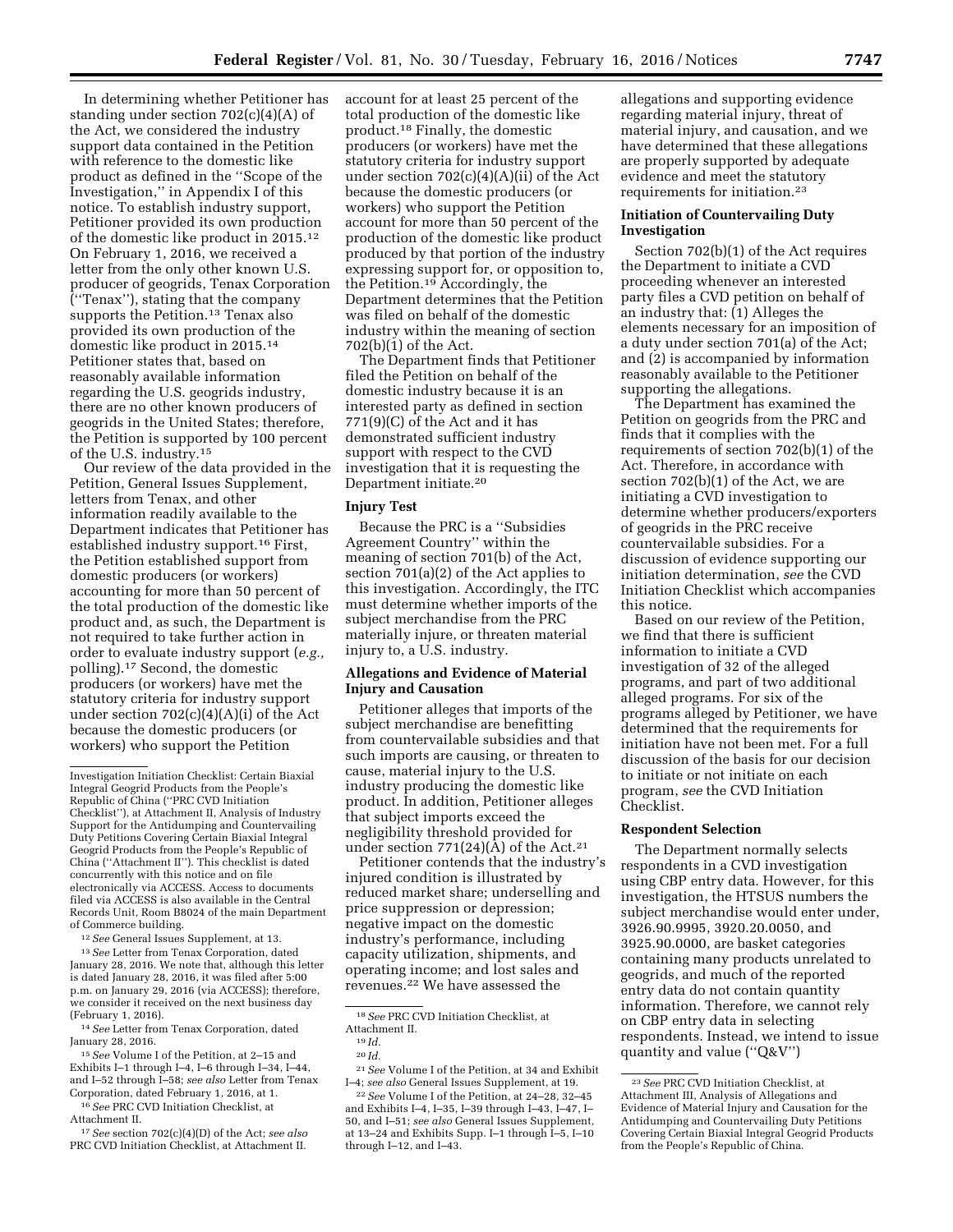questionnaires to each potential respondent, for which the Petitioner has provided a complete address,<sup>24</sup> and base respondent selection on the responses received. In addition, the Department will post the Q&V questionnaire along with the filing instructions on the Enforcement and Compliance Web site (*[http://trade.gov/enforcement/](http://trade.gov/enforcement/news.asp) [news.asp](http://trade.gov/enforcement/news.asp)*). Exporters and producers that do not receive Q&V questionnaires via mail may still submit a Q&V response, and can obtain a copy from the Enforcement and Compliance Web site. The Q&V questionnaire must be submitted by all PRC exporters/ producers no later than February 22, 2016.

All Q&V responses must be filed electronically via ACCESS. An electronically-filed document must be received successfully in its entirety by ACCESS, by 5 p.m. ET by the date noted above. We intend to make our decision regarding respondent selection within 20 days of publication of this **Federal Register** notice. Interested parties must submit applications for disclosure under APO in accordance with 19 CFR 351.305(b). Instructions for filing such applications may be found on the Department's Web site at *[http://](http://enforcement.trade.gov/apo) [enforcement.trade.gov/apo.](http://enforcement.trade.gov/apo)* 

# **Distribution of Copies of the CVD Petition**

In accordance with section 702(b)(4)(A)(i) of the Act and 19 CFR 351.202(f), we have provided a copy of the public version of the Petition to the representatives of the GOC. Because of the particularly large number of producers/exporters identified in the Petition, the Department considers the service of the public version of the petition to the foreign producers/ exporters satisfied by the delivery of the public version to the GOC, consistent with 19 CFR 351.203(c)(2).

# **ITC Notification**

We have notified the ITC of our initiation, as required by section 702(d) of the Act.

### **Preliminary Determination by the ITC**

The ITC will preliminarily determine, within 45 days after the date on which the Petition was filed, whether there is a reasonable indication that imports of geogrids from the PRC materially injure, or threaten material injury to, a U.S. industry.25 A negative ITC determination will result in the investigation being terminated.26

Otherwise, the investigation will proceed according to statutory and regulatory time limits.

# **Submission of Factual Information**

Factual information is defined in 19 CFR 351.102(b)(21) as: (i) Evidence submitted in response to questionnaires; (ii) evidence submitted in support of allegations; (iii) publicly available information to value factors under 19 CFR 351.408(c) or to measure the adequacy of remuneration under 19 CFR 351.511(a)(2); (iv) evidence placed on the record by the Department; and (v) evidence other than factual information described in (i)–(iv). The regulation requires any party, when submitting factual information, to specify under which subsection of 19 CFR 351.102(b)(21) the information is being submitted and, if the information is submitted to rebut, clarify, or correct factual information already on the record, to provide an explanation identifying the information already on the record that the factual information seeks to rebut, clarify, or correct. Time limits for the submission of factual information are addressed in 19 CFR 351.301, which provides specific time limits based on the type of factual information being submitted. Parties should review the regulations prior to submitting factual information in this investigation.

### **Extension of Time Limits**

Parties may request an extension of time limits before the expiration of a time limit established under 19 CFR 351.301, or as otherwise specified by the Secretary. In general, an extension request will be considered untimely if it is filed after the expiration of the time limit established under 19 CFR 351.301 expires. For submissions that are due from multiple parties simultaneously, an extension request will be considered untimely if it is filed after 10:00 a.m. on the due date. Under certain circumstances, we may elect to specify a different time limit by which extension requests will be considered untimely for submissions which are due from multiple parties simultaneously. In such a case, we will inform parties in the letter or memorandum setting forth the deadline (including a specified time) by which extension requests must be filed to be considered timely. An extension request must be made in a separate, stand-alone submission; under limited circumstances we will grant untimely-filed requests for the extension of time limits. Review *Extension of Time Limits; Final Rule,* 78 FR 57790 (September 20, 2013), available at *[http://www.gpo.gov/fdsys/pkg/FR-2013-](http://www.gpo.gov/fdsys/pkg/FR-2013-09-20/html/2013-22853.htm)*  *[09-20/html/2013-22853.htm,](http://www.gpo.gov/fdsys/pkg/FR-2013-09-20/html/2013-22853.htm)* prior to submitting factual information in this investigation.

### **Certification Requirements**

Any party submitting factual information in an AD or CVD proceeding must certify to the accuracy and completeness of that information.27 Parties are hereby reminded that the Department issued a final rule with respect to certification requirements, effective August 16, 2013, and that the revised certification requirements are in effect for company/government officials as well as their representatives. All segments of any AD or CVD proceedings initiated on or after August 16, 2013, including this investigation, should use the formats for the revised certifications provided at the end of the *Certifications Final Rule.*28 The Department intends to reject factual submissions if the submitting party does not comply with the applicable revised certification requirements.

# **Notification to Interested Parties**

Interested parties must submit applications for disclosure under administrative protective order in accordance with 19 CFR 351.305(b). Instructions for filing such applications may be found on the Department's Web site at *[http://enforcement.trade.gov/](http://enforcement.trade.gov/apo/index.html) [apo/index.html.](http://enforcement.trade.gov/apo/index.html)* 

This notice is issued and published pursuant to section 777(i) of the Act and 19 CFR 351.203(c).

Dated: February 8, 2016.

#### **Paul Piquado,**

*Assistant Secretary for Enforcement and Compliance.* 

# **Appendix**

#### **Scope of the Investigation**

The merchandise covered by the investigation is certain biaxial integral geogrid products. Biaxial integral geogrid products are a polymer grid or mesh material (whether or not finished, slit, cut-to-length, attached to woven or non-woven fabric or sheet material, or packaged) in which foursided openings in the form of squares, rectangles, rhomboids, diamonds, or other four-sided figures predominate. The products covered have integral strands that have been stretched to induce molecular orientation into the material (as evidenced by the strands being thinner toward the middle between the junctions than at the junctions themselves)

<sup>24</sup>*See* Volume I of the Petition at Exhibit I–37.

<sup>25</sup>*See* section 703(a)(2) of the Act.

<sup>26</sup>*See* section 703(a)(1) of the Act.

<sup>27</sup>*See* section 782(b) of the Act.

<sup>28</sup>*See Certification of Factual Information To Import Administration During Antidumping and Countervailing Duty Proceedings,* 78 FR 42678 (July 17, 2013) (''*Certifications Final Rule*''); *see also* the frequently asked questions regarding the *Certifications Final Rule,* available at the following: *[http://enforcement.trade.gov/tlei/notices/factual](http://enforcement.trade.gov/tlei/notices/factual_info_final_rule_FAQ_07172013.pdf)*\_ *info*\_*final*\_*rule*\_*FAQ*\_*[07172013.pdf.](http://enforcement.trade.gov/tlei/notices/factual_info_final_rule_FAQ_07172013.pdf)*